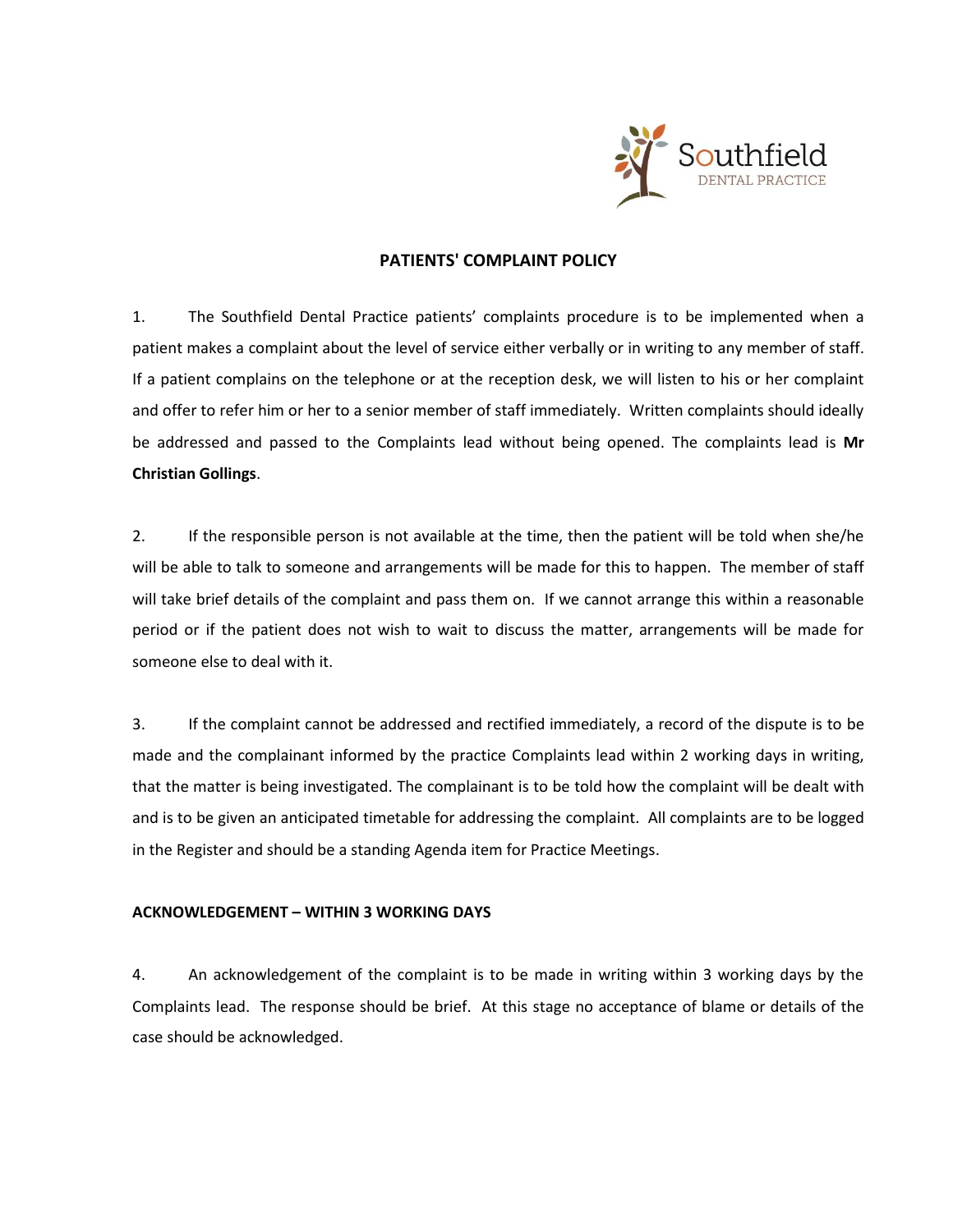### **INVESTIGATION – WITHIN 10 WORKING DAYS**

5. The Complaints lead is to obtain the views of all parties involved in the complaint. At this stage an individual complained against may wish to seek advice from his/her Defence organisation.

6. Whenever possible the investigation should be completed within 10 working days and the complainant is to be contacted by letter and if appropriate, in person or by telephone with the result of the investigation. If the investigation cannot be completed within 10 working days the complainant is to be contacted, given reasons for the delay and an indication of when the investigation will be completed.

7. Whether or not the complaint is resolved by local action, the dentist is to be informed of the nature of the complaint and of the action already taken.

#### **MEETING – WITHIN 15 WORKING DAYS**

8. If there has been no resolution, the complainant is to be invited to meet Practice Complaints lead (who is also the practice owner). This meeting is to take place within 15 working days of the receipt of the complaint.

9. The complainant may also be invited to meet any health professional directly concerned with the complaint. Resolution may involve a change of Dentist/Hygienist etc, a referral for second opinion or replacement of dental work that may be the subject of the complaint.

10. If the complaint still cannot be resolved it is to be addressed at a more formal level. The complainant is to be advised of any professional bodies to which a formal complaint may be made.

### **TRAINING**

11. As part of Continuing Professional Development of all Dental Professionals are to receive appropriate and adequate training on Complaints. This is a mandatory requirement of the GDC and is to be carried out at least annually and recorded in the individual's Portfolio.